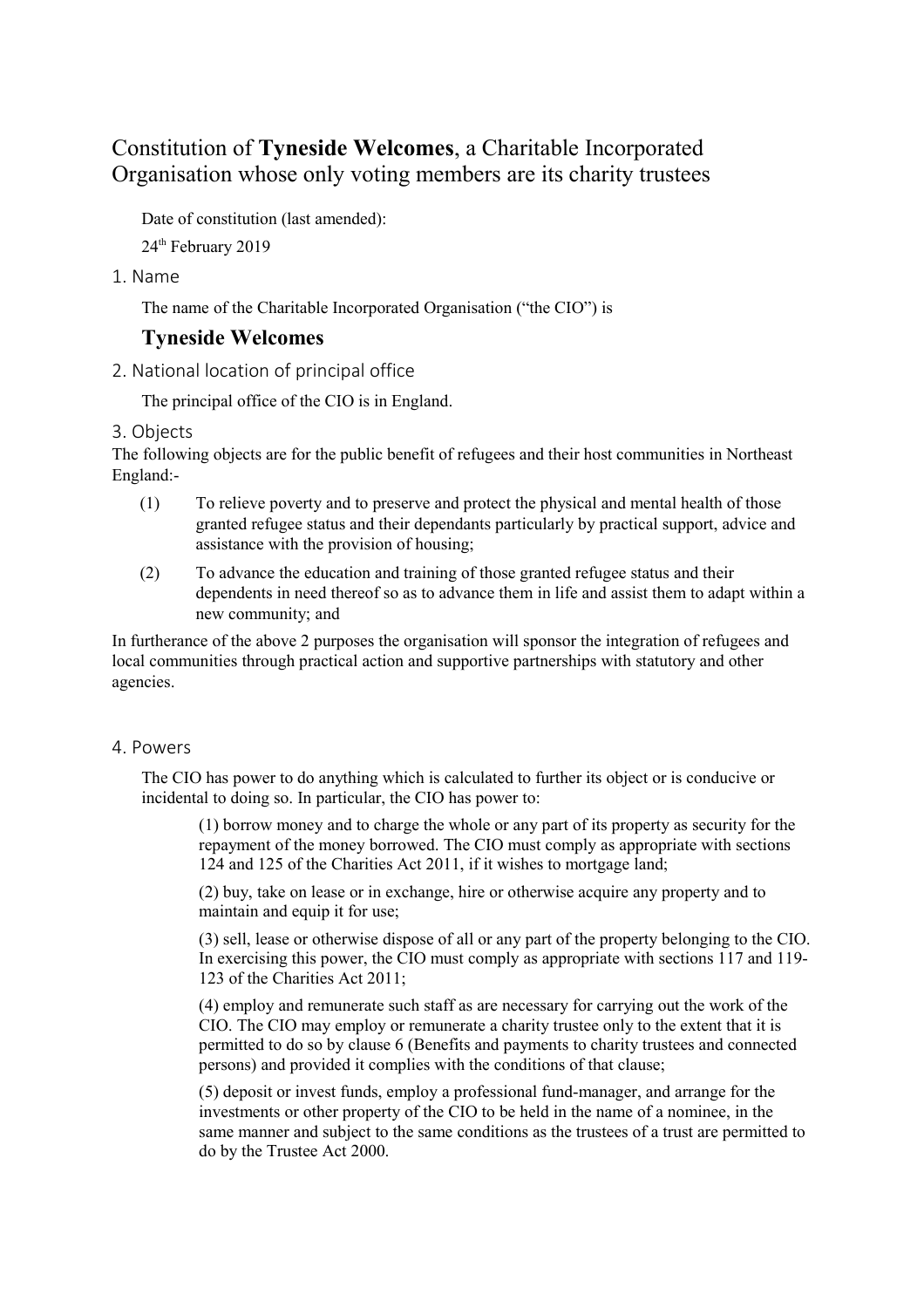5. Application of income and property

(1) The income and property of the CIO must be applied solely towards the promotion of the objects.

(a) A charity trustee is entitled to be reimbursed from the property of the CIO or may pay out of such property reasonable expenses properly incurred by him or her when acting on behalf of the CIO.

(b) A charity trustee may benefit from trustee indemnity insurance cover purchased at the CIO's expense in accordance with, and subject to the conditions in, section 189 of the Charities Act 2011.

(2) None of the income or property of the CIO may be paid or transferred directly or indirectly by way of dividend, bonus or otherwise by way of profit to any member of the CIO.

(3) Nothing in this clause shall prevent a charity trustee or connected person receiving any benefit or payment which is authorised by Clause 6.

6. Benefits and payments to charity trustees and connected persons

#### **(1) General provisions**

No charity trustee or connected person may:

(a) buy or receive any goods or services from the CIO on terms preferential to those applicable to members of the public;

(b) sell goods, services, or any interest in land to the CIO;

(c) be employed by, or receive any remuneration from, the CIO;

(d) receive any other financial benefit from the CIO;

unless the payment or benefit is permitted by sub-clause (2) of this clause or authorised by the court or the prior written consent of the Charity Commission ("the Commission") has been obtained. In this clause, a "financial benefit" means a benefit, direct or indirect, which is either money or has a monetary value.

#### **(2) Scope and powers permitting trustees' or connected persons' benefits**

(a) A charity trustee or connected person may receive a benefit from the CIO as a beneficiary of the CIO provided that a majority of the trustees do not benefit in this way.

(b) A charity trustee or connected person may enter into a contract for the supply of services, or of goods that are supplied in connection with the provision of services, to the CIO where that is permitted in accordance with, and subject to the conditions in, sections 185 to 188 of the Charities Act 2011.

(c) Subject to sub-clause (3) of this clause a charity trustee or connected person may provide the CIO with goods that are not supplied in connection with services provided to the CIO by the charity trustee or connected person.

(d) A charity trustee or connected person may receive interest on money lent to the CIO at a reasonable and proper rate which must be not more than the Bank of England bank rate (also known as the base rate).

(e) A charity trustee or connected person may receive rent for premises let by the trustee or connected person to the CIO. The amount of the rent and the other terms of the lease must be reasonable and proper. The charity trustee concerned must withdraw from any meeting at which such a proposal or the rent or other terms of the lease are under discussion.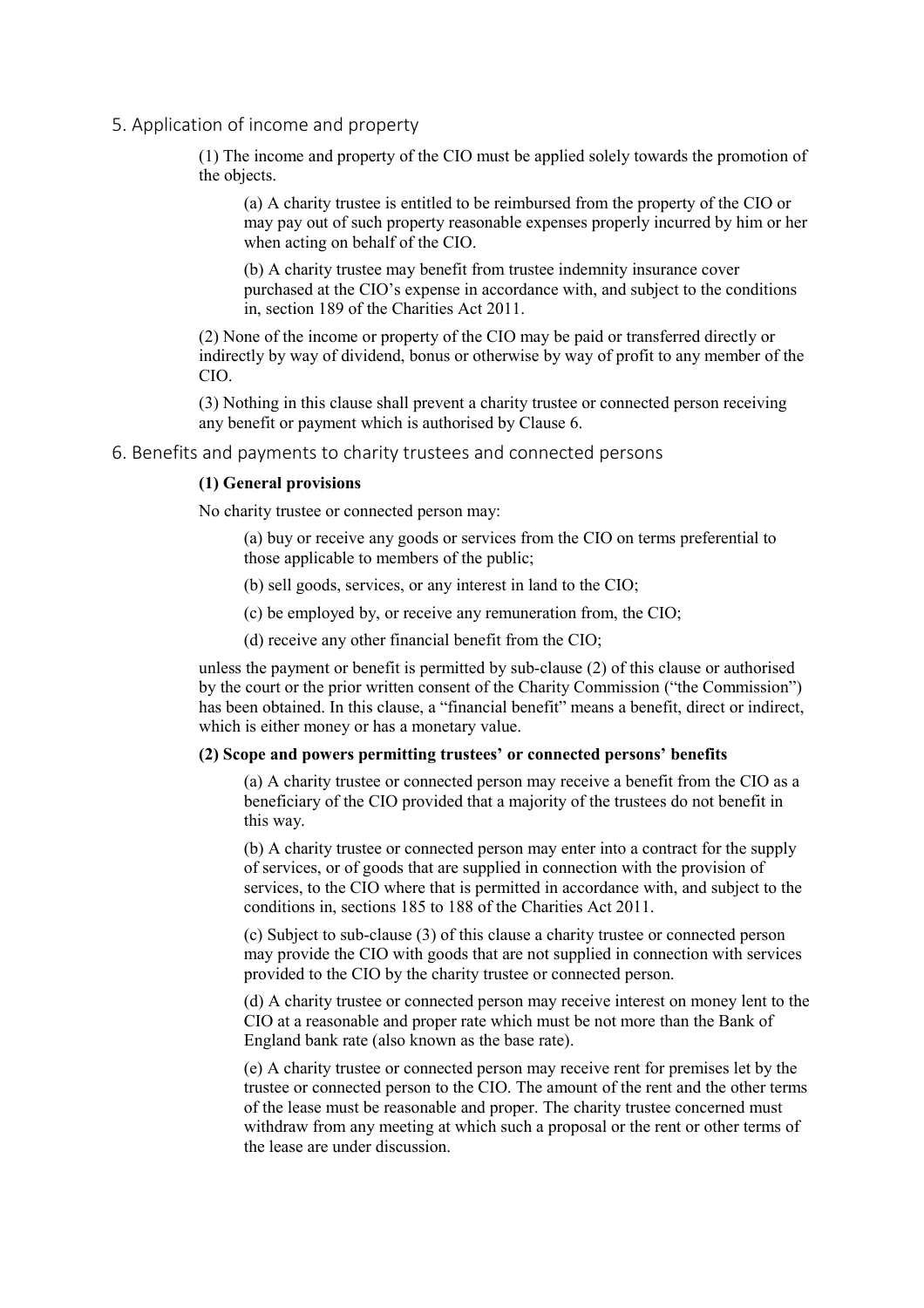(f) A charity trustee or connected person may take part in the normal trading and fundraising activities of the CIO on the same terms as members of the public.

## **(3) Payment for supply of goods only – controls**

The CIO and its charity trustees may only rely upon the authority provided by sub-clause  $(2)(c)$  of this clause if each of the following conditions is satisfied:

(a) The amount or maximum amount of the payment for the goods is set out in a written agreement between the CIO and the charity trustee or connected person supplying the goods ("the supplier").

(b) The amount or maximum amount of the payment for the goods does not exceed what is reasonable in the circumstances for the supply of the goods in question.

c) The other charity trustees are satisfied that it is in the best interests of the CIO to contract with the supplier rather than with someone who is not a charity trustee or connected person. In reaching that decision the charity trustees must balance the advantage of contracting with a charity trustee or connected person against the disadvantages of doing so.

(d) The supplier is absent from the part of any meeting at which there is discussion of the proposal to enter into a contract or arrangement with him or her or it with regard to the supply of goods to the CIO.

(e) The supplier does not vote on any such matter and is not to be counted when calculating whether a quorum of charity trustees is present at the meeting.

(f) The reason for their decision is recorded by the charity trustees in the minute book.

(g) A majority of the charity trustees then in office are not in receipt of remuneration or payments authorised by clause 6.

### (4) In sub-clauses (2) and (3) of this clause:

(a) "the CIO" includes any company in which the CIO:

(i) holds more than 50% of the shares; or

(ii) controls more than 50% of the voting rights attached to the shares; or

(iii) has the right to appoint one or more directors to the board of the company;

(b) "connected person" includes any person within the definition set out in clause [30] (Interpretation);

### 7. Conflicts of interest and conflicts of loyalty

A charity trustee must:

(1) declare the nature and extent of any interest, direct or indirect, which he or she has in a proposed transaction or arrangement with the CIO or in any transaction or arrangement entered into by the CIO which has not previously been declared; and

(2) absent himself or herself from any discussions of the charity trustees in which it is possible that a conflict of interest will arise between his or her duty to act solely in the interests of the CIO and any personal interest (including but not limited to any financial interest).

Any charity trustee absenting himself or herself from any discussions in accordance with this clause must not vote or be counted as part of the quorum in any decision of the charity trustees on the matter.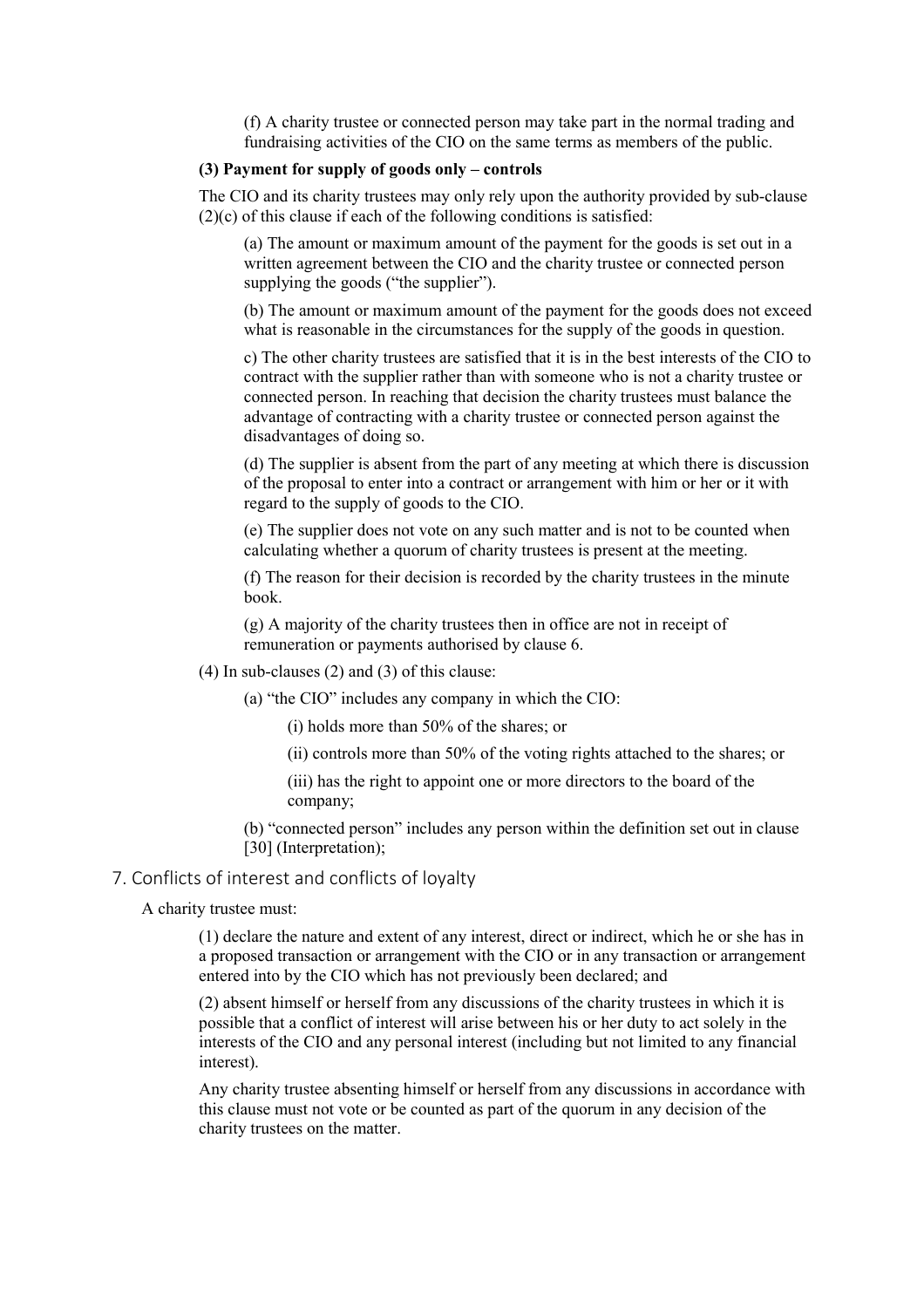8. Liability of members to contribute to the assets of the CIO if it is wound up

#### Option 1

If the CIO is wound up, the members of the CIO have no liability to contribute to its assets and no personal responsibility for settling its debts and liabilities.

9. Charity trustees

(1) Functions and duties of charity trustees

The charity trustees shall manage the affairs of the CIO and may for that purpose exercise all the powers of the CIO. It is the duty of each charity trustee:

(a) to exercise his or her powers and to perform his or her functions in his or her capacity as a trustee of the CIO in the way he or she decides in good faith would be most likely to further the purposes of the CIO; and

(b) to exercise, in the performance of those functions, such care and skill as is reasonable in the circumstances having regard in particular to:

(i) any special knowledge or experience that he or she has or holds himself or herself out as having; and,

(ii) if he or she acts as a charity trustee of the CIO in the course of a business or profession, to any special knowledge or experience that it is reasonable to expect of a person acting in the course of that kind of business or profession.

## (2) Eligibility for trusteeship

(a) Every charity trustee must be a natural person.

- (b) No individual may be appointed as a charity trustee of the CIO:
	- if he or she is under the age of 16 years; or
	- if he or she would automatically cease to hold office under the provisions of clause  $[12(1)(e)]$ .

(c) No one is entitled to act as a charity trustee whether on appointment or on any re-appointment until he or she has expressly acknowledged, in whatever way the charity trustees decide, his or her acceptance of the office of charity trustee. This shall be confirmed by a signed Trustee Declaration form based on Charities Commission model

[(d) At least one of the trustees of the CIO must be 18 years of age or over. If there is no trustee aged at least 18 years, the remaining trustees may only act to call a meeting of the charity trustees, or appoint a new charity trustee.]

(3) Number of charity trustees

#### Option 2

(a) There should be:

Not less than three nor more than eleven trustees who are appointed and/or ex officio; of whom not more than three may be ex officio trustees; and not more than one nominated trustee. The maximum number of charity trustees is thus 12.

(b) There must be at least three charity trustees. If the number falls below this minimum, the remaining trustee or trustees may act only to call a meeting of the charity trustees, or appoint a new charity trustee.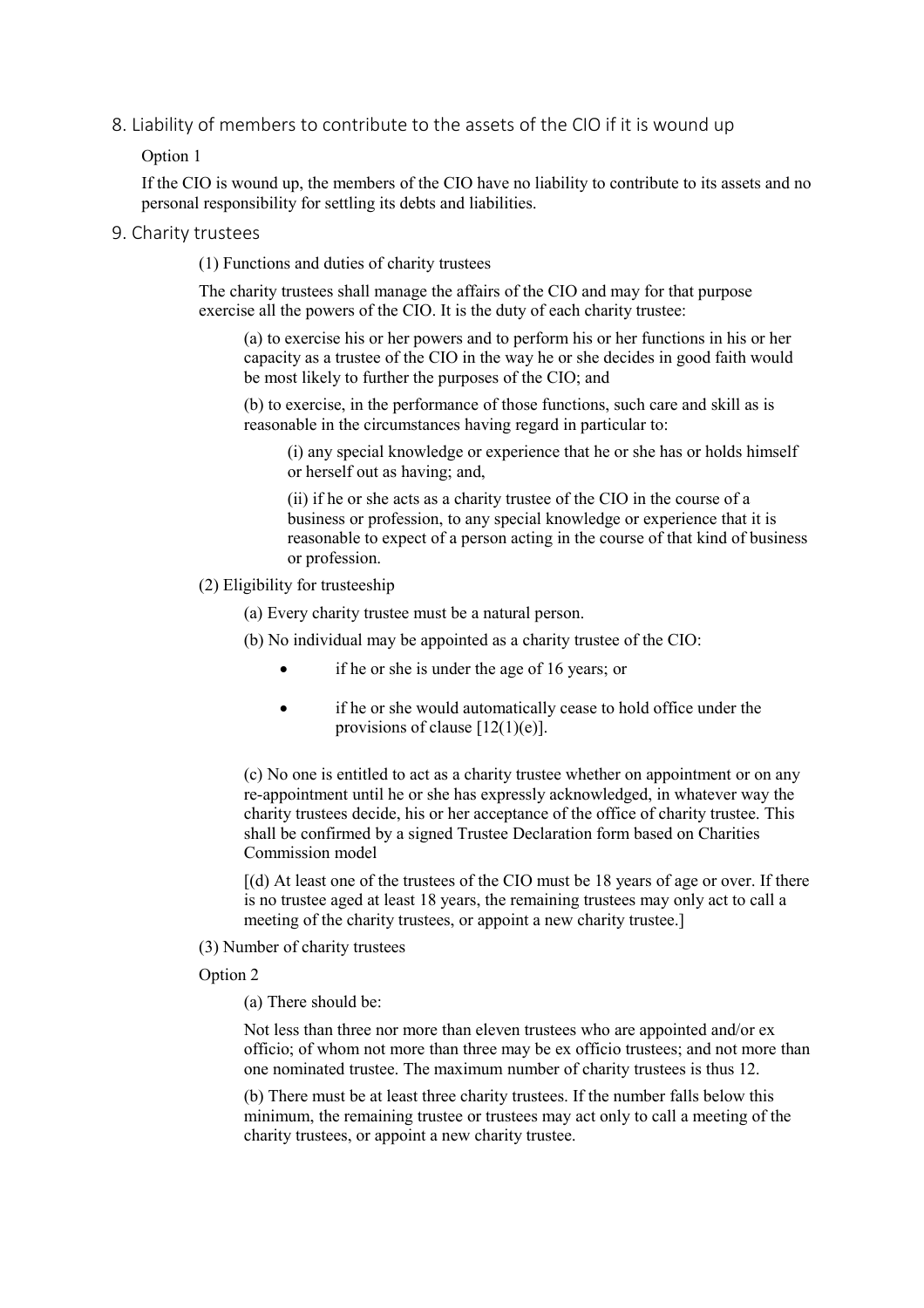(c) The maximum number of charity trustees that can be appointed is as provided in sub-clause (a) of this clause. No trustee appointment may be made in excess of these provisions.

(4) First charity trustees

The first charity trustees are as follows, and are appointed for the following terms] –

## 10. Appointment of charity trustees

#### Option 2

(1) Appointed charity trustees

(a) Apart from the first charity trustees, every appointed trustee must be appointed for a term of three years by a resolution passed at a properly convened meeting of the charity trustees.

(b) In selecting individuals for appointment as appointed charity trustees, the charity trustees must have regard to the skills, knowledge and experience needed for the effective administration of the CIO.

(2) Ex officio Trustee[s]

(a) The Chair, Secretary and Treasurer for the time being ("the office holders") shall each automatically ("ex-officio") be a charity trustee, for as long as he or she holds the respective office

(b) If unwilling to act as a charity trustee, the office holder may:

(i) before accepting appointment as a charity trustee, give notice in writing to the trustees of his or her unwillingness to act in that capacity; or

(ii) after accepting appointment as a charity trustee, resign under the provisions contained in clause [12] (Retirement and removal of charity trustees).

The office of ex officio charity trustee will then remain vacant until the office holder ceases to hold office.

(3) Nominated Trustees

(a) The Tyne and Wear chapter of Citizens UK ("the appointing body") may appoint one charity trustee, provided that there are at least three other trustees.

(b) Any appointment must be made at a meeting held according to the ordinary practice of the appointing body.

(c) Each appointment must be for a term of three years.

(d) The appointment will be effective from the later of:

(i) the date of the vacancy; and

(ii) the date on which the charity trustees or their secretary or clerk are informed of the appointment.

(e) The person appointed need not be a member of the appointing body.

(f) A trustee appointed by the appointing body has the same duty under clause  $9(1)$ as the other charity trustees to act in the way he or she decides in good faith would be most likely to further the purposes of the CIO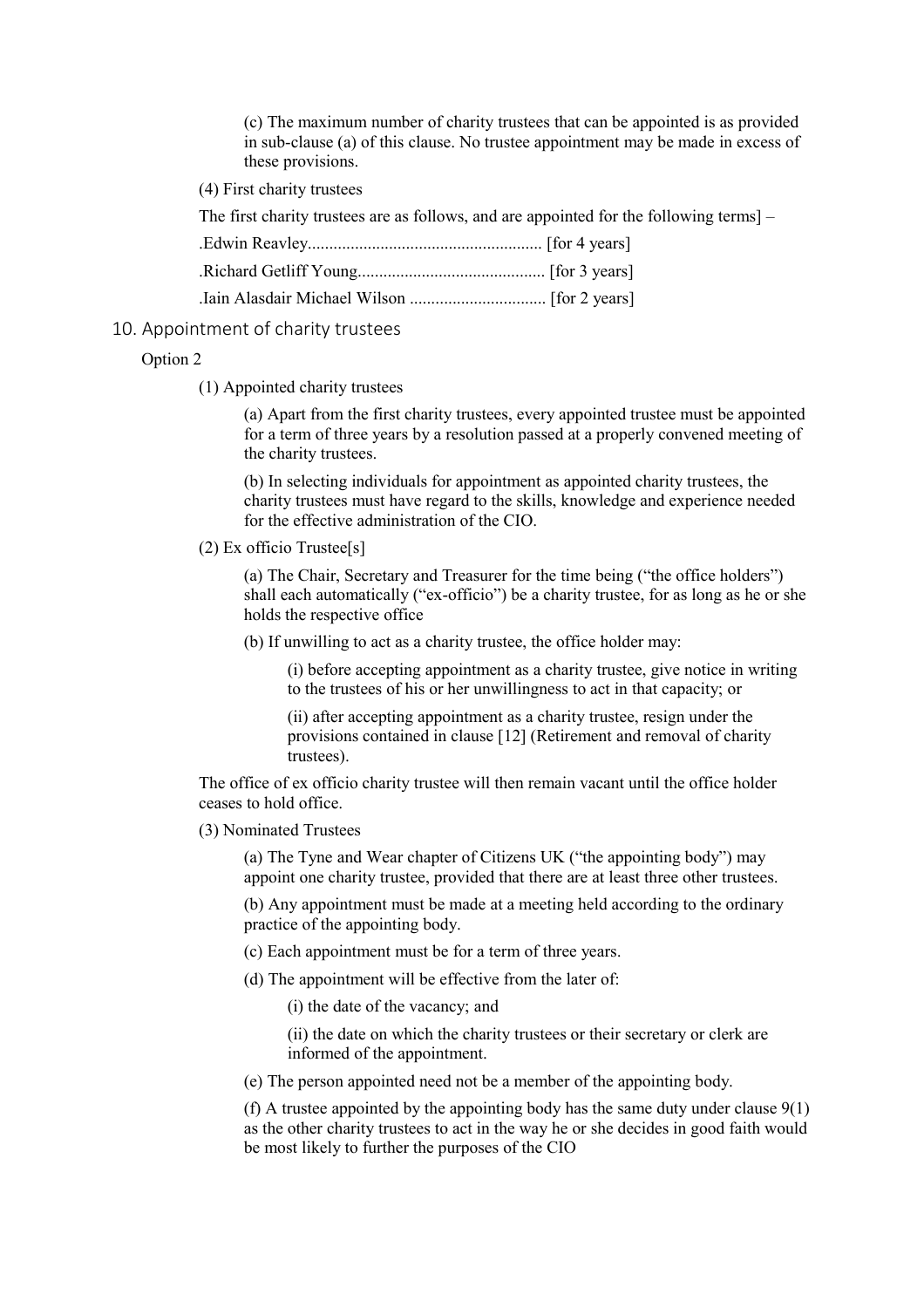## 11. Information for new charity trustees

The charity trustees will make available to each new charity trustee, on or before his or her first appointment:

(a) a copy of the current version of this constitution; and

(b) a copy of the CIO's latest Trustees' Annual Report and statement of accounts.

## 12. Retirement and removal of charity trustees

(1) A charity trustee ceases to hold office if he or she:

(a) retires by notifying the CIO in writing (but only if enough charity trustees will remain in office when the notice of resignation takes effect to form a quorum for meetings);

(b) is absent without the permission of the charity trustees from all their meetings held within a period of six months and the trustees resolve that his or her office be vacated;

(c) dies;

(d) in the written opinion, given to the company, of a registered medical practitioner treating that person, has become physically or mentally incapable of acting as a director and may remain so for more than three months;

(e) is disqualified from acting as a charity trustee by virtue of sections 178-180 of the Charities Act 2011 (or any statutory re-enactment or modification of that provision).

(2) Any person retiring as a charity trustee is eligible for reappointment.

(3) A charity trustee who has served for three consecutive terms may not be reappointed for a fourth consecutive term but may be reappointed after an interval of at least one year.

## 13. Taking of decisions by charity trustees

Any decision may be taken either:

- at a meeting of the charity trustees; or
- by resolution in writing [or electronic form] agreed by a majority of all of the charity trustees, which may comprise either a single document or several documents containing the text of the resolution in like form to which the majority of all of the charity trustees has signified their agreement. Such a resolution shall be effective provided that
	- a copy of the proposed resolution has been sent, at or as near as reasonably practicable to the same time, to all of the charity trustees; and
	- the majority of all of the charity trustees has signified agreement to the resolution in a document or documents which has or have been authenticated by their signature, by a statement of their identity accompanying the document or documents, or in such other manner as the charity trustees have previously resolved, and delivered to the CIO at its principal office or such other place as the trustees may resolve.

#### 14. Delegation by charity trustees

(1) The charity trustees may delegate any of their powers or functions to a committee or committees, and, if they do, they shall determine the terms and conditions on which the delegation is made. The charity trustees may at any time alter those terms and conditions, or revoke the delegation.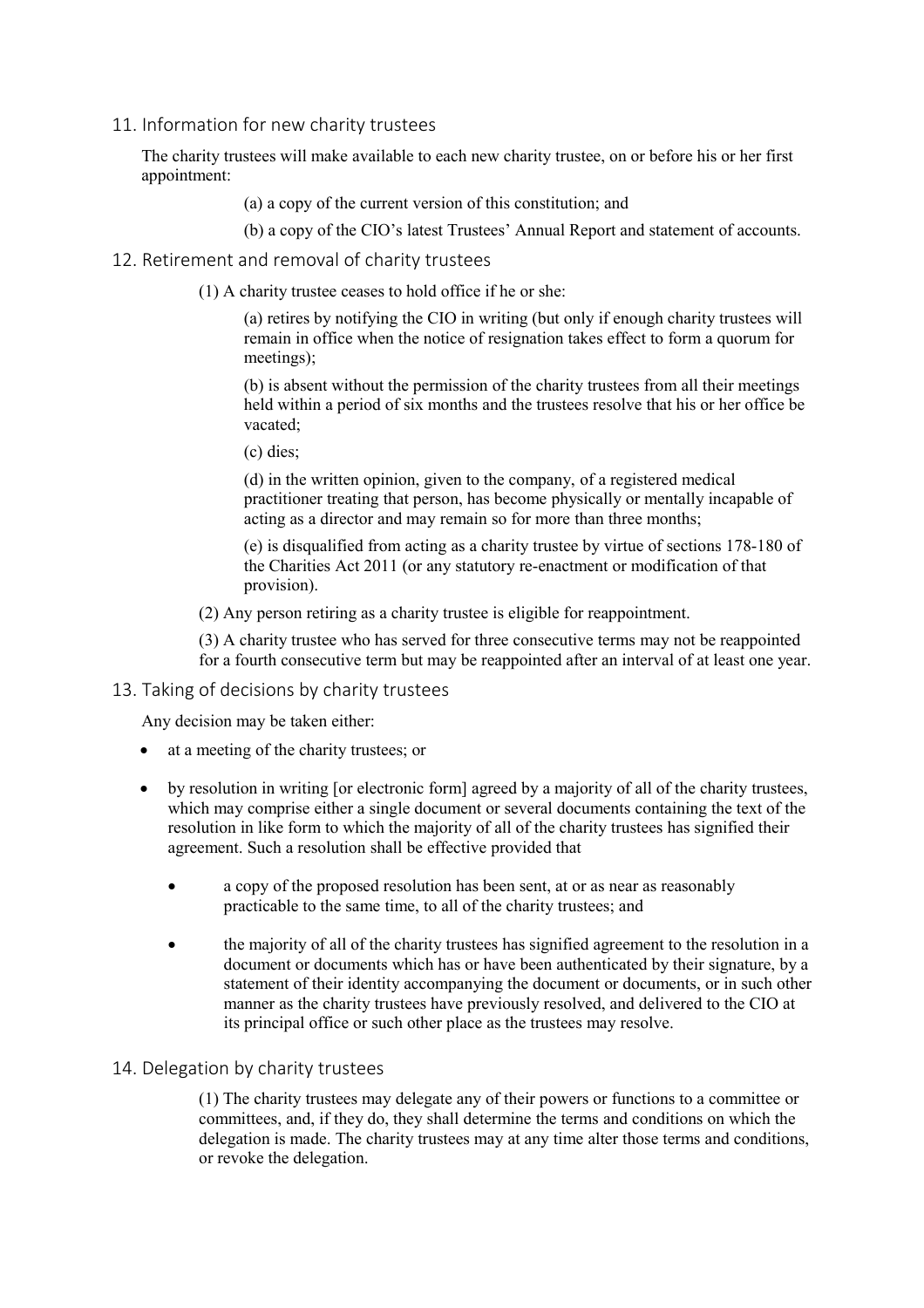(2) This power is in addition to the power of delegation in the General Regulations and any other power of delegation available to the charity trustees, but is subject to the following requirements:

(a) a committee may consist of two or more persons, but at least one member of each committee must be a charity trustee;

(b) the acts and proceedings of any committee must be brought to the attention of the charity trustees as a whole as soon as is reasonably practicable; and

(c) the charity trustees shall from time to time review the arrangements which they have made for the delegation of their powers.

## 15. Meetings of charity trustees

(1) Calling meetings

(a) Any charity trustee may call a meeting of the charity trustees.

(b) Subject to that, the charity trustees shall decide how their meetings are to be called, and what notice is required.

(2) Chairing of meetings

The charity trustees may appoint one of their number to chair their meetings and may at any time revoke such appointment. If no-one has been so appointed, or if the person appointed is unwilling to preside or is not present within 10 minutes after the time of the meeting, the charity trustees present may appoint one of their number to chair that meeting.

(3) Procedure at meetings

(a) No decision shall be taken at a meeting unless a quorum is present at the time when the decision is taken. The quorum is two charity trustees, or the number nearest to one third of the total number of charity trustees, whichever is greater, or such larger number as the charity trustees may decide from time to time. A charity trustee shall not be counted in the quorum present when any decision is made about a matter upon which he or she is not entitled to vote.

(b) Questions arising at a meeting shall be decided by a majority of those eligible to vote.

(c) In the case of an equality of votes, the person who chairs the meeting shall have a second or casting vote.

(4) Participation in meetings by electronic means

(a) A meeting may be held by suitable electronic means agreed by the charity trustees in which each participant may communicate with all the other participants.

(b) Any charity trustee participating at a meeting by suitable electronic means agreed by the charity trustees in which a participant or participants may communicate with all the other participants shall qualify as being present at the meeting.

(c) Meetings held by electronic means must comply with rules for meetings, including chairing and the taking of minutes.

#### 16. Membership of the CIO

(1) The members of the CIO shall be its charity trustees for the time being. The only persons eligible to be members of the CIO are its charity trustees. Membership of the CIO cannot be transferred to anyone else.

(2) Any member and charity trustee who ceases to be a charity trustee automatically ceases to be a member of the CIO.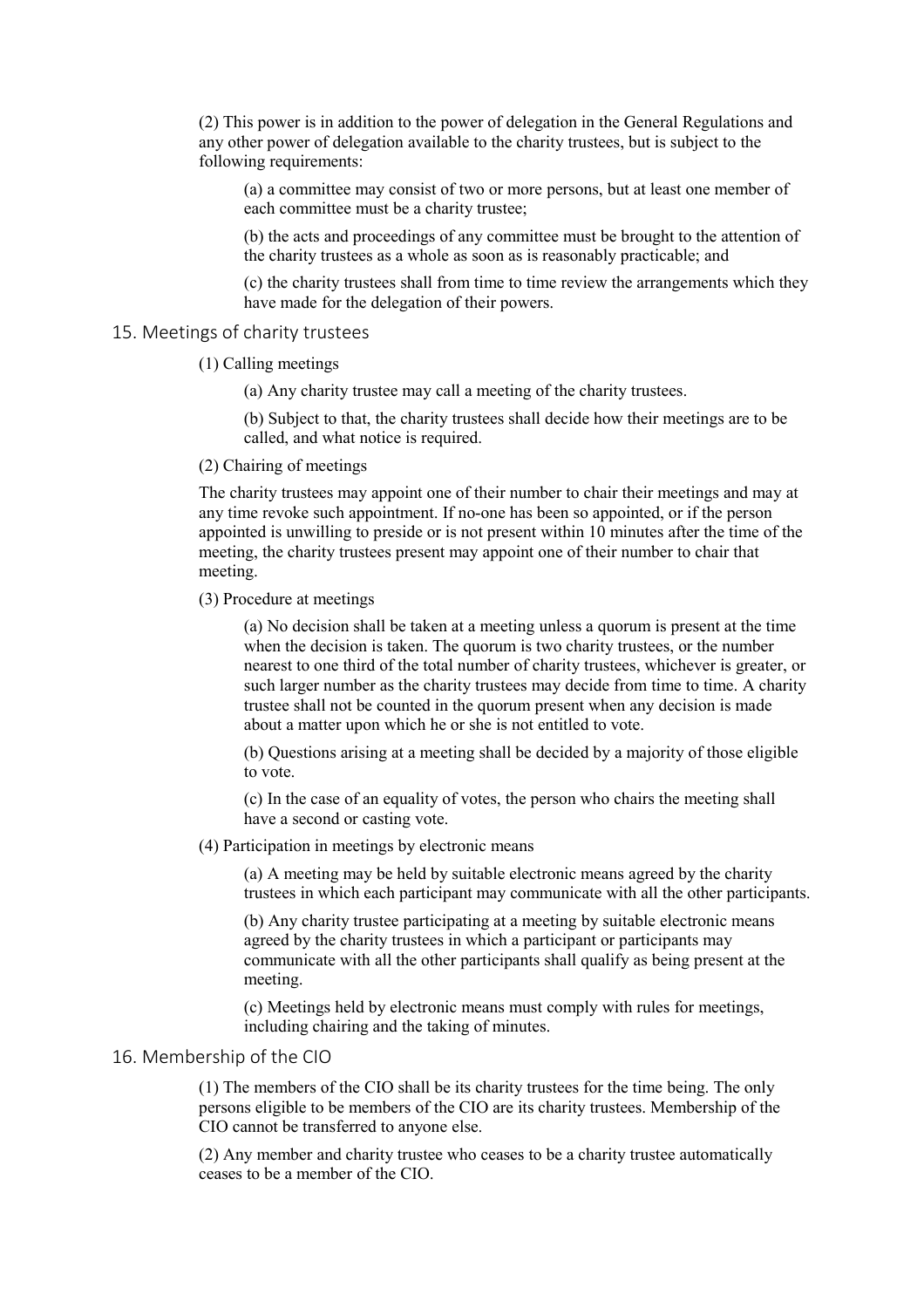#### 17. Informal or associate (non-voting) membership

(1) The charity trustees may create associate or other classes of non-voting membership, and may determine the rights and obligations of any such members (including payment of membership fees), and the conditions for admission to, and termination of membership of any such class of members.

(2) Other references in this constitution to "members" and "membership" do not apply to non-voting members, and non-voting members do not qualify as members for any purpose under the Charities Acts, General Regulations or Dissolution Regulations.

#### 18. Decisions which must be made by the members of the CIO

(1) Any decision to:

(a) amend the constitution of the CIO;

(b) amalgamate the CIO with, or transfer its undertaking to, one or more other CIOs, in accordance with the Charities Act 2011; or

(c) wind up or dissolve the CIO (including transferring its business to any other charity)

must be made by a resolution of the members of the CIO (rather than a resolution of the charity trustees).

(2) Decisions of the members may be made either:

(a) by resolution at a general meeting; or

(b) by resolution in writing, in accordance with sub-clause (4) of this clause.

(3) Any decision specified in sub-clause (1) of this clause must be made in accordance with the provisions of clause [28] (amendment of constitution), clause [29] (Voluntary winding up or dissolution), or the provisions of the Charities Act 2011, the General Regulations or the Dissolution Regulations as applicable. Those provisions require the resolution to be agreed by a 75% majority of those members voting at a general meeting, or agreed by all members in writing.

(4) Except where a resolution in writing must be agreed by all the members, such a resolution may be agreed by a simple majority of all the members who are entitled to vote on it. Such a resolution shall be effective provided that:

(a) a copy of the proposed resolution has been sent to all the members eligible to vote; and

(b) the required majority of members has signified its agreement to the resolution in a document or documents which are received at the principal office within the period of 28 days beginning with the circulation date. The document signifying a member's agreement must be authenticated by their signature, by a statement of their identity accompanying the document, or in such other manner as the CIO has specified.

The resolution in writing may comprise several copies to which one or more members has signified their agreement. Eligibility to vote on the resolution is limited to members who are members of the CIO on the date when the proposal is first circulated.

### 19. General meetings of members

(1) Calling of general meetings of members

The charity trustees may designate any of their meetings as a general meeting of the members of the CIO. The purpose of such a meeting is to discharge any business which must by law be discharged by a resolution of the members of the CIO as specified in clause [18] (Decisions which must be made by the members of the CIO).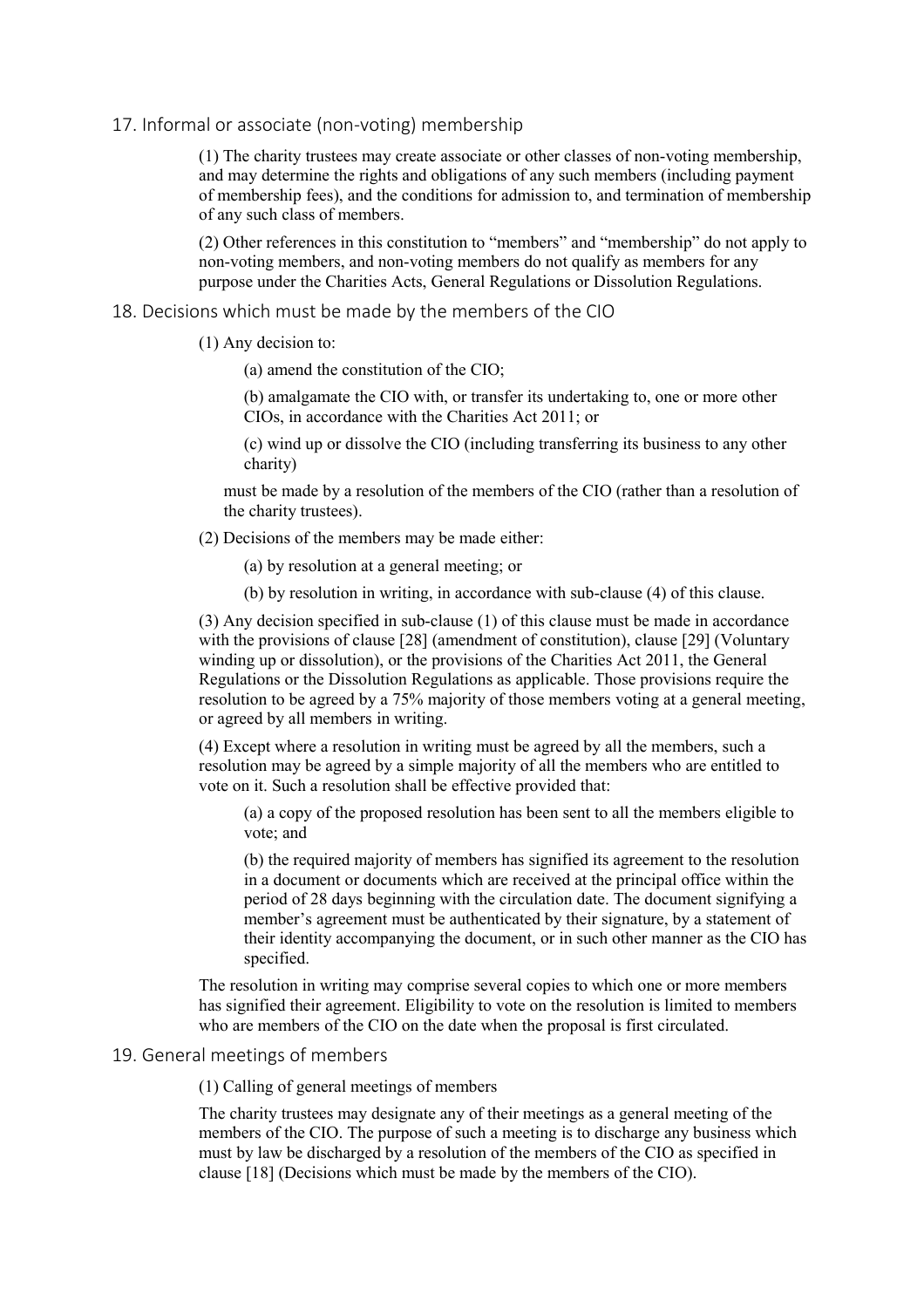(2) Notice of general meetings of members

(a) The minimum period of notice required to hold a general meeting of the members of the CIO is 14 days.

(b) Except where a specified period of notice is strictly required by another clause in this constitution, by the Charities Act 2011 or by the General Regulations, a general meeting may be called by shorter notice if it is so agreed by a majority of the members of the CIO.

(c) Proof that an envelope containing a notice was properly addressed, prepaid and posted; or that an electronic form of notice was properly addressed and sent, shall be conclusive evidence that the notice was given. Notice shall be deemed to be given 48 hours after it was posted or sent.

#### (3) Procedure at general meetings of members

The provisions in clause 15 (2)-(4) governing the chairing of meetings, procedure at meetings and participation in meetings by electronic means apply to any general meeting of the members, with all references to trustees to be taken as references to members.

(4) Proxy voting

(a) Any member of the CIO may appoint another person as a proxy to exercise all or any of that member's rights to attend, speak and vote at a general meeting of the CIO. Proxies must be appointed by a notice in writing (a "proxy notice") which:

(i) states the name and address of the member appointing the proxy;

(ii) identifies the person appointed to be that member's proxy and the general meeting in relation to which that person is appointed;

(iii) is signed by or on behalf of the member appointing the proxy, or is authenticated in such manner as the CIO may determine; and

(iv) is delivered to the CIO in accordance with the constitution and any instructions contained in the notice of the general meeting to which they relate.

(b) The CIO may require proxy notices to be delivered in a particular form, and may specify different forms for different purposes.

(c) Proxy notices may (but do not have to) specify how the proxy appointed under them is to vote (or that the proxy is to abstain from voting) on one or more resolutions.

(d) Unless a proxy notice indicates otherwise, it must be treated as:

(i) allowing the person appointed under it as a proxy discretion as to how to vote on any ancillary or procedural resolutions put to the meeting; and

(ii) appointing that person as a proxy in relation to any adjournment of the general meeting to which it relates as well as the meeting itself.

(e) A member who is entitled to attend, speak or vote (either on a show of hands or on a poll) at a general meeting remains so entitled in respect of that meeting or any adjournment of it, even though a valid proxy notice has been delivered to the CIO by or on behalf of that member.

(f) An appointment under a proxy notice may be revoked by delivering to the CIO a notice in writing given by or on behalf of the member by whom or on whose behalf the proxy notice was given.

(g) A notice revoking a proxy appointment only takes effect if it is delivered before the start of the meeting or adjourned meeting to which it relates.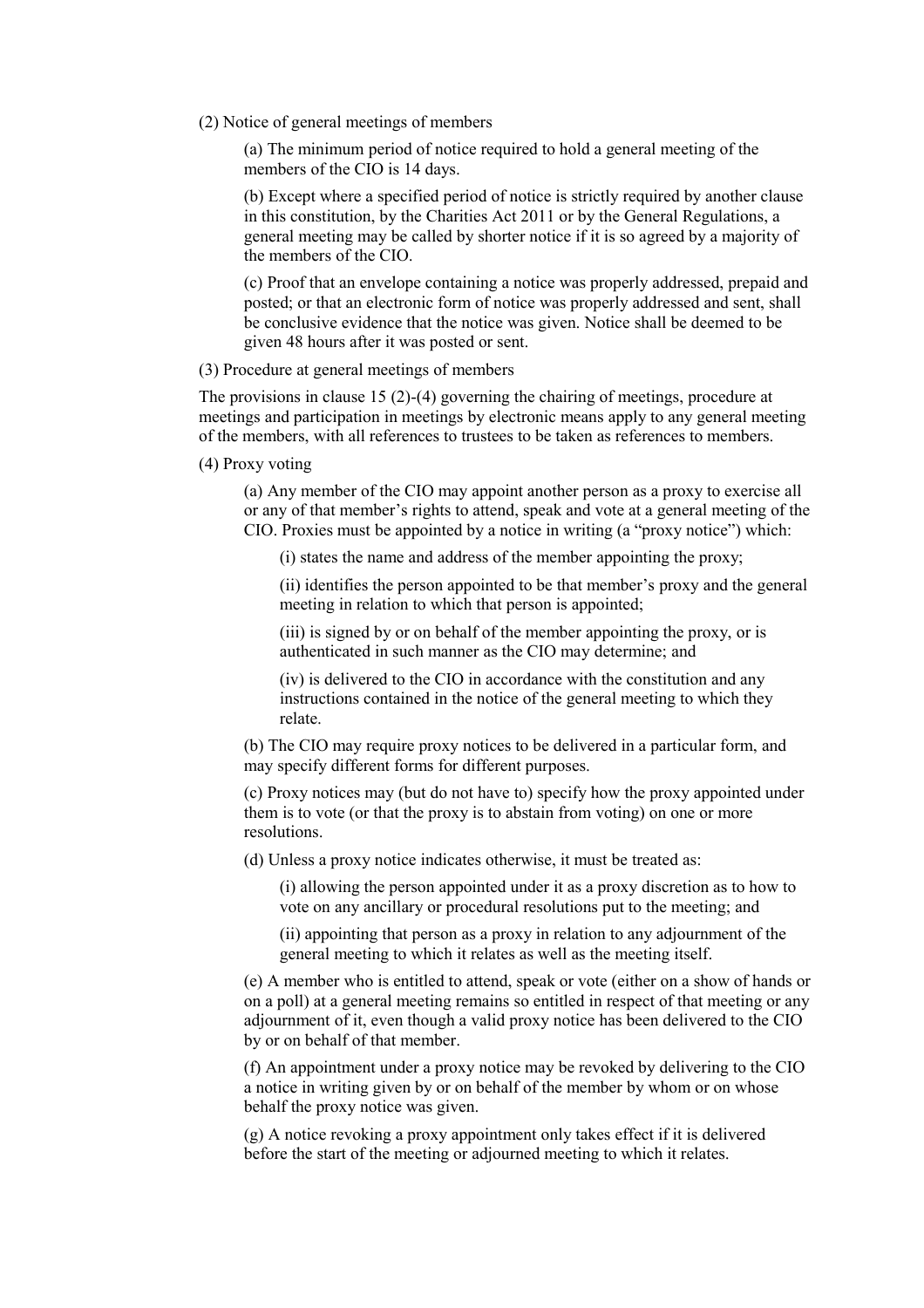(h) If a proxy notice is not signed or authenticated by the member appointing the proxy, it must be accompanied by written evidence that the person who signed or authenticated it on that member's behalf had authority to do so.

#### 20. Saving provisions

(1) Subject to sub-clause (2) of this clause, all decisions of the charity trustees, or of a committee of charity trustees, shall be valid notwithstanding the participation in any vote of a charity trustee:

- who was disqualified from holding office;
- who had previously retired or who had been obliged by the constitution to vacate office;
- who was not entitled to vote on the matter, whether by reason of a conflict of interest or otherwise;

if, without the vote of that charity trustee and that charity trustee being counted in the quorum, the decision has been made by a majority of the charity trustees at a quorate meeting.

(2) Sub-clause (1) of this clause does not permit a charity trustee to keep any benefit that may be conferred upon him or her by a resolution of the charity trustees or of a committee of charity trustees if, but for sub-clause (1), the resolution would have been void, or if the charity trustee has not complied with clause 7 (Conflicts of interest).

## 21. Execution of documents

(1) The CIO shall execute documents by signature.

(2) A document is validly executed by signature if it is signed by at least two of the charity trustees.

22. Use of electronic communications

(1) General

The CIO will comply with the requirements of the Communications Provisions in the General Regulations and in particular:

(a) the requirement to provide within 21 days to any member on request a hard copy of any document or information sent to the member otherwise than in hard copy form;

(b) any requirements to provide information to the Commission in a particular form or manner.

(2) To the CIO

Any member or charity trustee of the CIO may communicate electronically with the CIO to an address specified by the CIO for the purpose, so long as the communication is authenticated in a manner which is satisfactory to the CIO.

(3) By the CIO

(a) Any member or charity trustee of the CIO, by providing the CIO with his or her email address or similar, is taken to have agreed to receive communications from the CIO in electronic form at that address, unless the member has indicated to the CIO his or her unwillingness to receive such communications in that form.

(b) The charity trustees may, subject to compliance with any legal requirements, by means of publication on its website: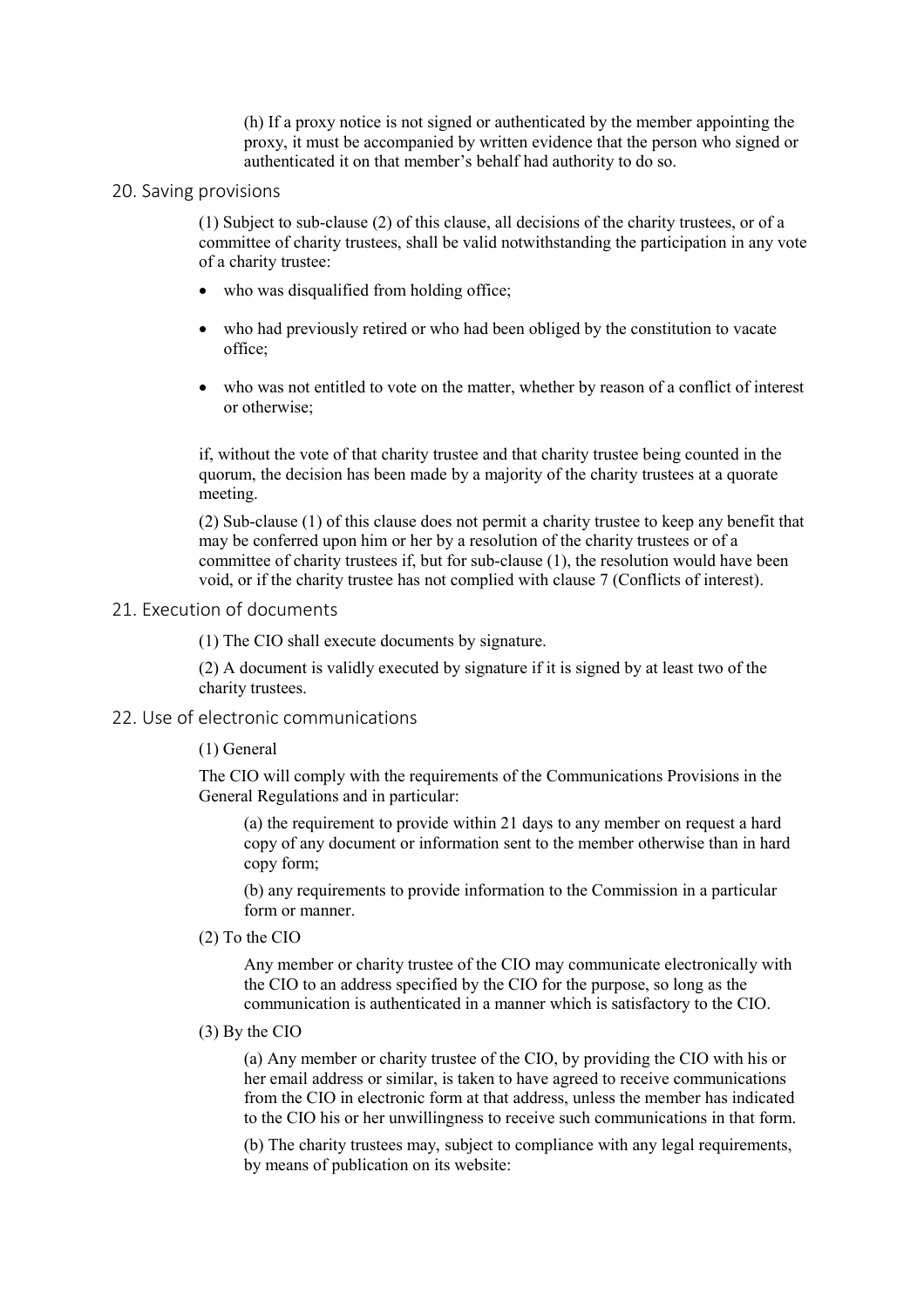(i) provide the members with the notice referred to in clause 19(2) (Notice of general meetings);

(ii) give charity trustees notice of their meetings in accordance with clause 15(1) (Calling meetings); [and

(iii) submit any proposal to the members or charity trustees for decision by written resolution or postal vote in accordance with the CIO's powers under clause 18 (Members' decisions), 18(4) (Decisions taken by resolution in writing).

(c) The charity trustees must –

(i) take reasonable steps to ensure that members and charity trustees are promptly notified of the publication of any such notice or proposal; and

(ii) send any such notice or proposal in hard copy form to any member or charity trustee who has not consented to receive communications in electronic form.

#### 23. Keeping of Registers

The CIO must comply with its obligations under the General Regulations in relation to the keeping of, and provision of access to, a (combined) register of its members and charity trustees.

#### 24. Minutes

The charity trustees must keep minutes of all:

- (1) appointments of officers made by the charity trustees;
- (2) proceedings at general meetings of the CIO;
- (3) meetings of the charity trustees and committees of charity trustees including:
	- the names of the trustees present at the meeting;
	- the decisions made at the meetings; and
	- where appropriate the reasons for the decisions;
- (4) decisions made by the charity trustees otherwise than in meetings.

#### 25. Accounting records, accounts, annual reports and returns, register maintenance

(1) The charity trustees must comply with the requirements of the Charities Act 2011 with regard to the keeping of accounting records, to the preparation and scrutiny of statements of account, and to the preparation of annual reports and returns. The statements of account, reports and returns must be sent to the Charity Commission, regardless of the income of the CIO, within 10 months of the financial year end.

(2) The charity trustees must comply with their obligation to inform the Commission within 28 days of any change in the particulars of the CIO entered on the Central Register of Charities.

26. Rules

The charity trustees may from time to time make such reasonable and proper rules or byelaws as they may deem necessary or expedient for the proper conduct and management of the CIO, but such rules or bye laws must not be inconsistent with any provision of this constitution. Copies of any such rules or bye laws currently in force must be made available to any member of the CIO on request.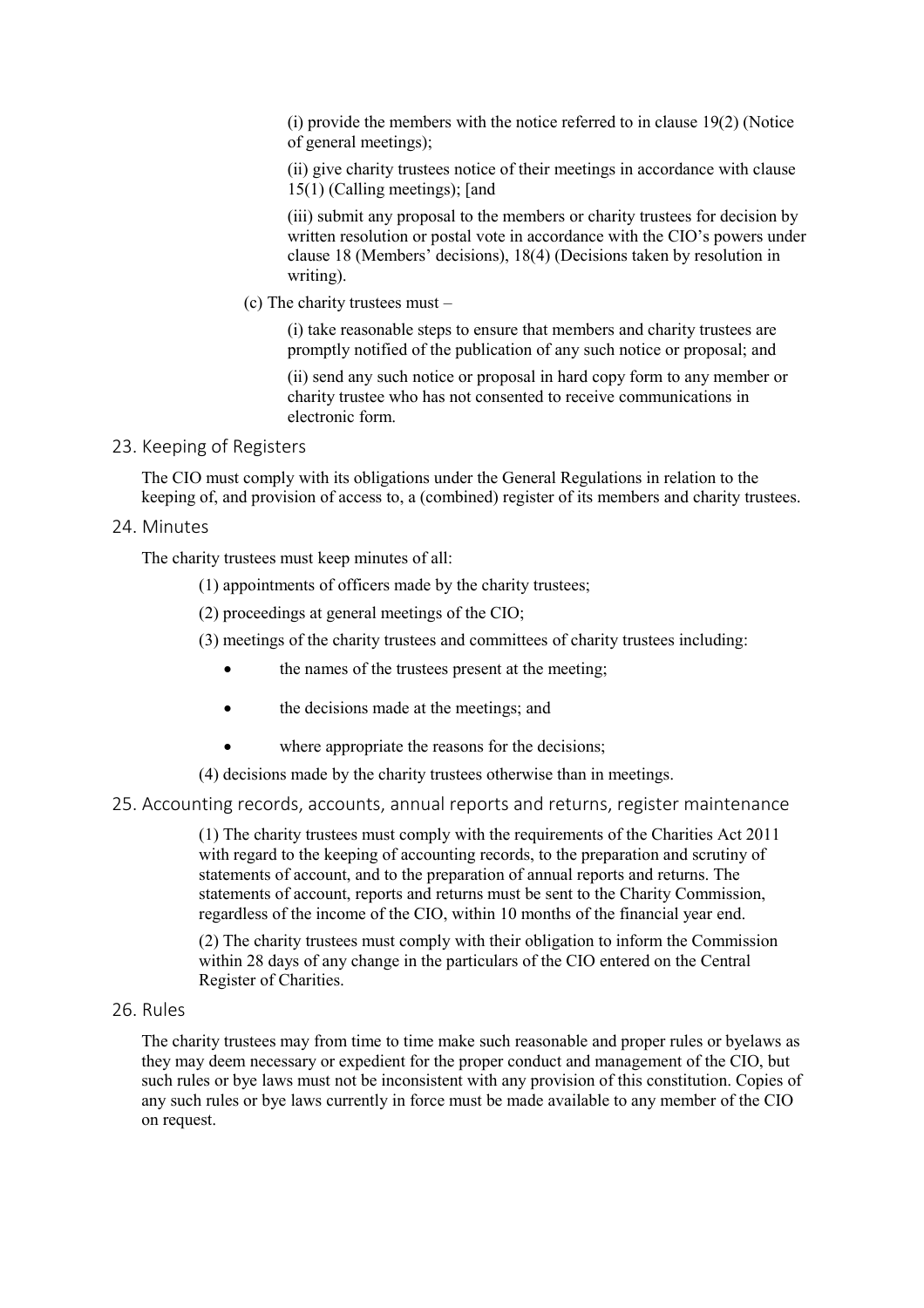#### 27. Disputes

If a dispute arises between members of the CIO about the validity or propriety of anything done by the members under this constitution, and the dispute cannot be resolved by agreement, the parties to the dispute must first try in good faith to settle the dispute by mediation before resorting to litigation.

#### 28. Amendment of constitution

As provided by sections 224-227 of the Charities Act 2011:

(1) This constitution can only be amended:

(a) by resolution agreed in writing by all members of the CIO; or

(b) by a resolution passed by a 75% majority of those voting at a general meeting of the members of the CIO called in accordance with clause 19 (General meetings of members).

(2) Any alteration of clause 3 (Objects), clause [29] (Voluntary winding up or dissolution), this clause, or of any provision where the alteration would provide authorisation for any benefit to be obtained by charity trustees or members of the CIO or persons connected with them, requires the prior written consent of the Charity Commission.

(3) No amendment that is inconsistent with the provisions of the Charities Act 2011 or the General Regulations shall be valid.

(4) A copy of every resolution amending the constitution, together with a copy of the CIO's constitution as amended must be sent to the Commission by the end of the period of 15 days beginning with the date of passing of the resolution, and the amendment does not take effect until it has been recorded in the Register of Charities.

## 29. Voluntary winding up or dissolution

(1) As provided by the Dissolution Regulations, the CIO may be dissolved by resolution of its members. Any decision by the members to wind up or dissolve the CIO can only be made:

(a) at a general meeting of the members of the CIO called in accordance with clause 19 (General meetings of members), of which not less than 14 days' notice has been given to those eligible to attend and vote:

(i) by a resolution passed by a 75% majority of those voting, or

(ii) by a resolution passed by decision taken without a vote and without any expression of dissent in response to the question put to the general meeting; or

(b) by a resolution agreed in writing by all members of the CIO.

(2) Subject to the payment of all the CIO's debts:

(a) Any resolution for the winding up of the CIO, or for the dissolution of the CIO without winding up, may contain a provision directing how any remaining assets of the CIO shall be applied.

(b) If the resolution does not contain such a provision, the charity trustees must decide how any remaining assets of the CIO shall be applied.

(c) In either case the remaining assets must be applied for charitable purposes the same as or similar to those of the CIO.

(3) The CIO must observe the requirements of the Dissolution Regulations in applying to the Commission for the CIO to be removed from the Register of Charities, and in particular: